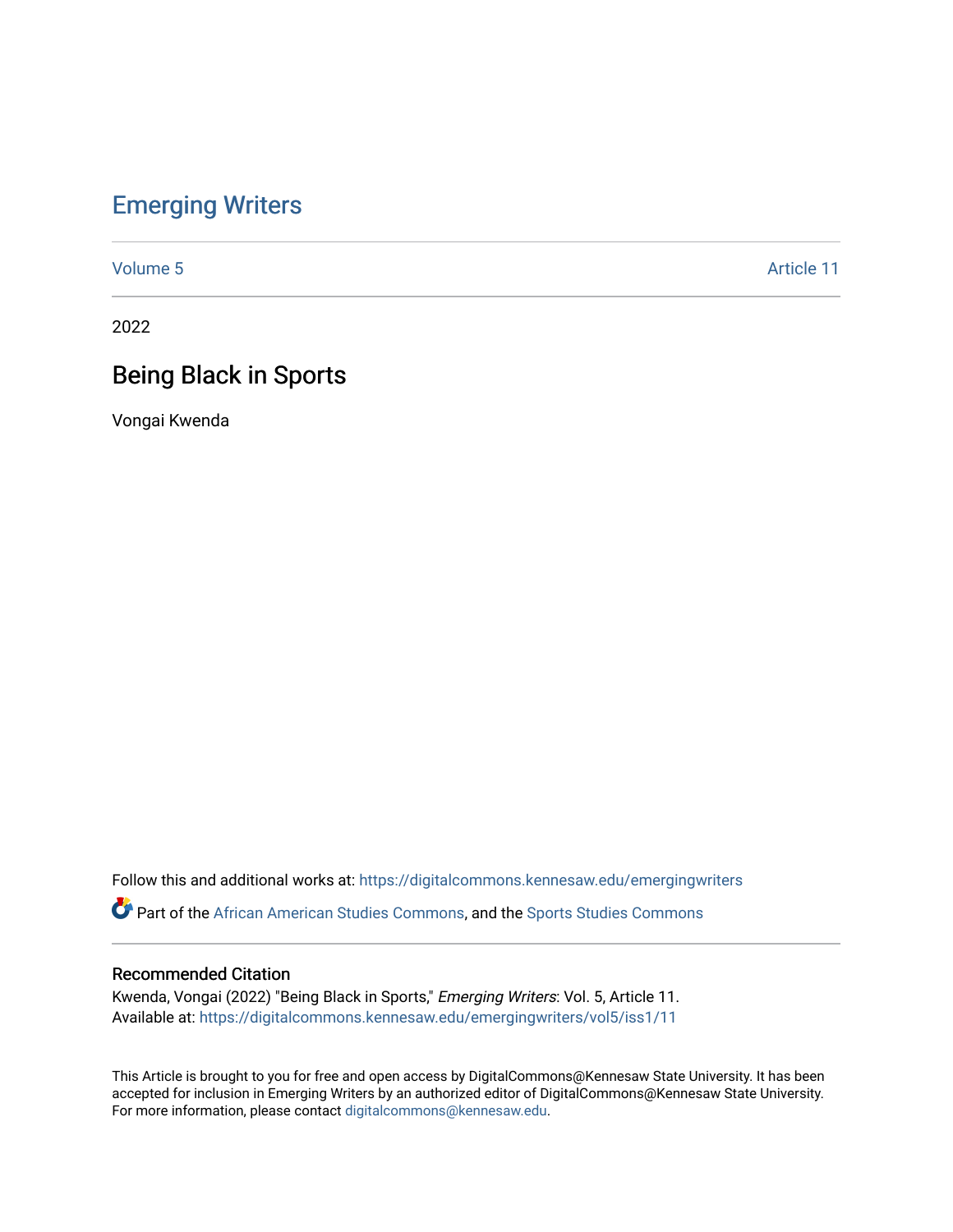### Being Black in Sports

#### by Vongai Kwenda

When Thabo Sefolosha of the Atlanta Hawks and his teammate Pero Antic arrived at a club at 4:00 a.m., they could not have predicted what transpired afterward. Sefolosha, the half-Swiss and half-South-African shooting guard, witnessed an altercation on the streets that ended with a violent stabbing at the club entrance and police on the scene. The police told everyone to leave the club, and despite Sefolosha doing as the officer said, Sefolosha could not help feeling that he was being unfairly singled out though he was a bystander. Initially Sefolosha inquired why the police officer, who was white, was treating him harshly as though he had done wrong, but their verbal exchange quickly descended into discourteous retorts on both sides. The situation deteriorated when Sefolosha found himself surrounded by white officers who grabbed him, and violently forced him to the ground. Though Sefolosha was doing his best to cooperate, they kicked him and struck him with a baton while a woman in the background cried, "They [Sefolosha and Antic] didn't do anything!" as Sefolosha calmly told the officers to "relax" (Penn). Limping and in hand cuffs, Sefolosha was led away. Though he later brought the police to court and won the case, the police had broken his leg and had prematurely ended his season and a title run, with his team depending on him (Penn).

America has come a long way from racial discrimination in the National Basketball Association (NBA), with racial integration breaking the colour barrier in 1950 (Gay). As with any sport, basketball serves as a unifying factor among Americans. Fans put their differences aside to enjoy the competitiveness and the ups and downs of the game on the backdrop of patriotism and a celebration of American values and freedoms. However, sports always tend to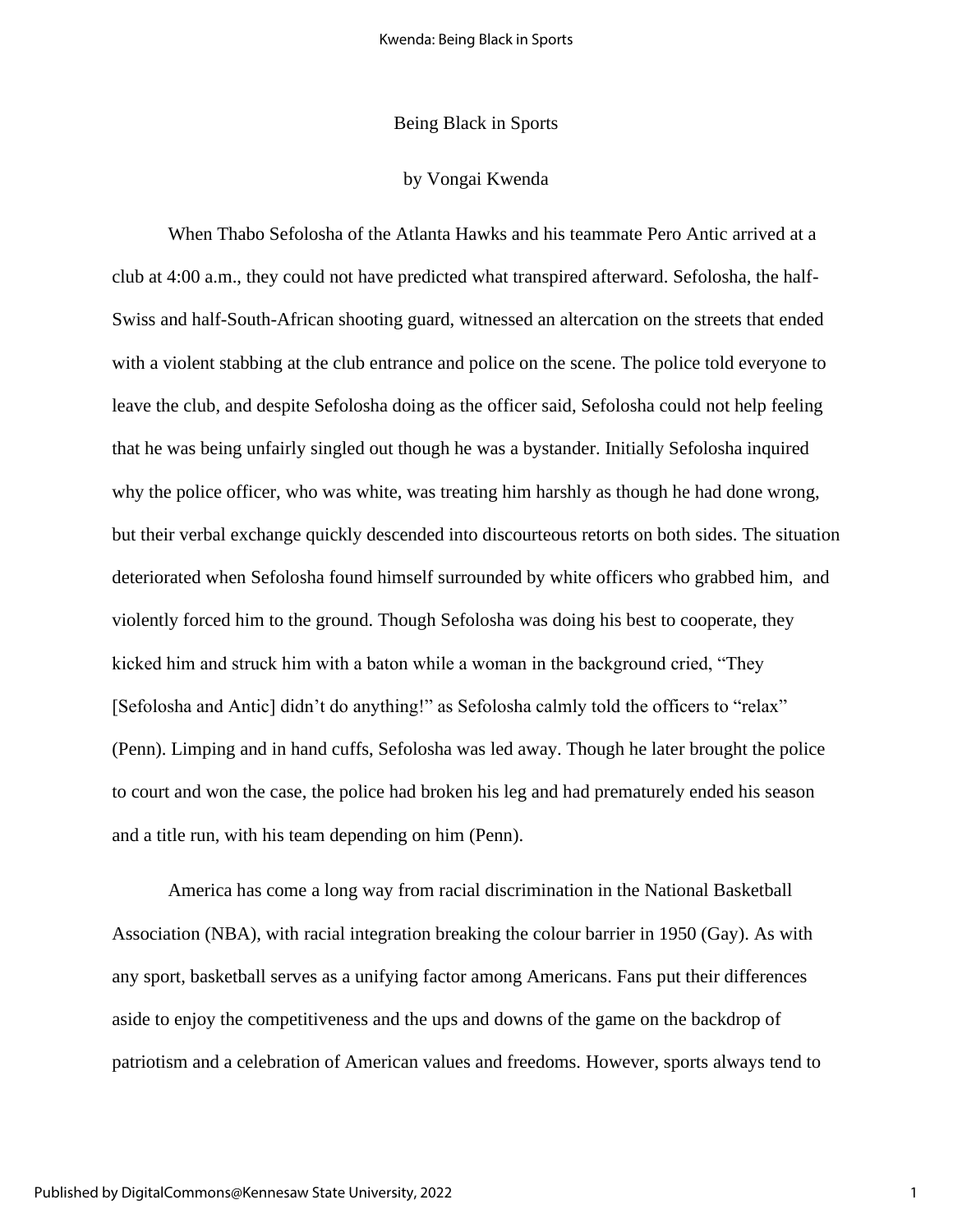reflect society, including its social issues. Like in the past, sports are filled with racially-charged incidents.

Even though sports stars appear to "live in a bubble," sheltered from the financial hardships of life, they are still "reserved to the same standards of society" as everyone else (Young, "Revisiting the State"), including racism. They are susceptible to racial abuse from fans, discrimination from other players, and mistreatment at the hands of police. Also, sports commentators are perpetuating racism by inadvertently feeding racial tropes to sports viewers which negatively influence how they think of people of color. I will demonstrate how sports commentary includes racist undertones and discuss instances of racism in sports. This issue can be combatted by making commentators aware of their bias and its effect, dispelling any racial stereotypes they formed growing up, and having white fans and white sportspeople join people of color in condemning racism as it happens. With white fans making up nearly half of NBA fans and more than half of the National Football League (NFL) (57%), Major League Baseball (MLB) (60%), and National Hockey League (NHL) (61%) fanbase (Silverman), these fans sometimes need to hear from someone who looks like them on the topic of racism. Former basketball player, Kyle Korver, who is white, explains that "the fans in the arenas have a lot more in common with [him] than an African American player" (Young "It's Like Being"). An occurrence of white support on the sports field happened once in the past, changing the course of racism in sports forever, so there is reason to believe it could happen again with reverberating results.

#### A Swing to the Past

There are many instances in the past where racism manifested. Incidences of racial discrimination included racial abuse of black players, exclusion of black players from leagues,

2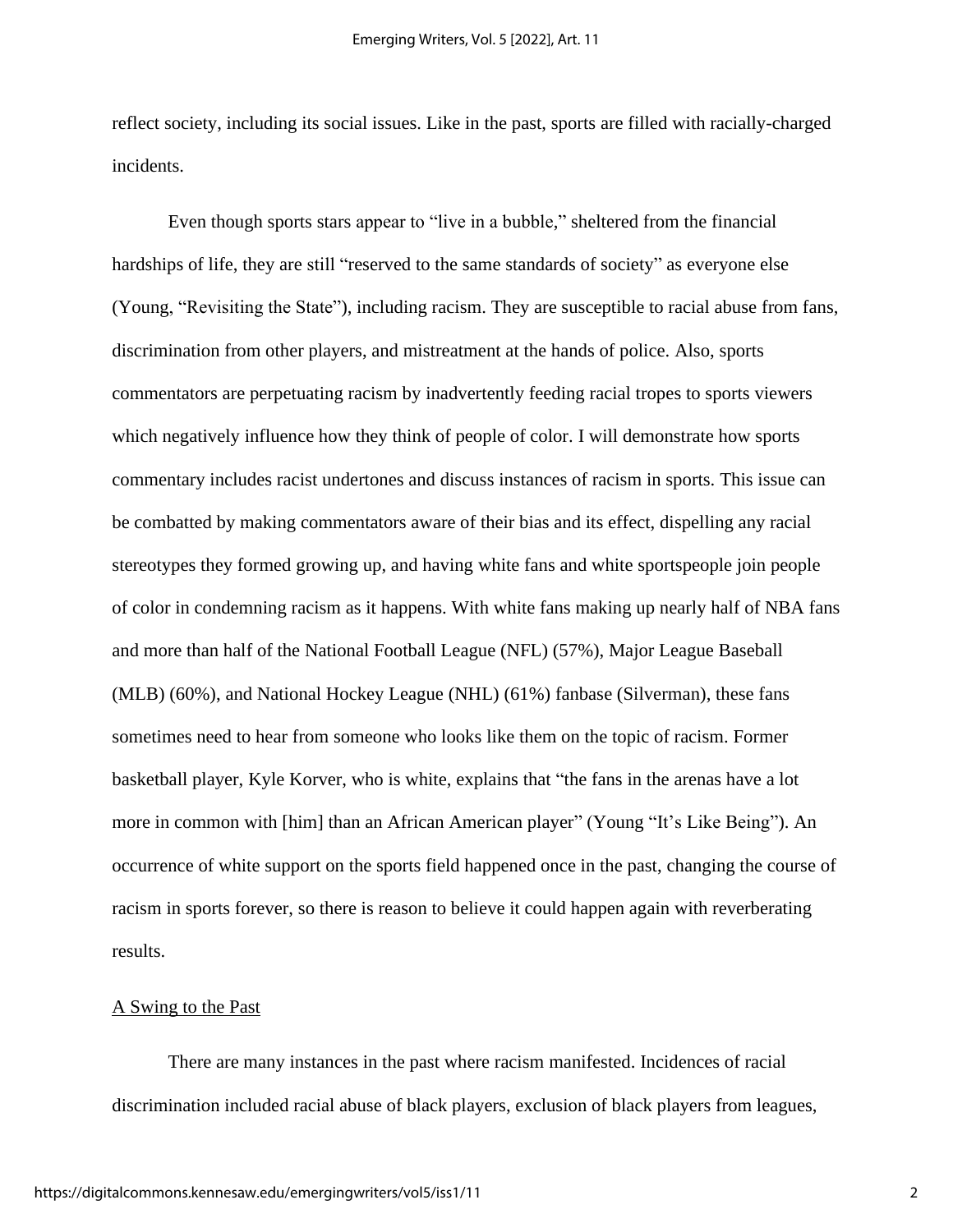and hostility from white fans, coaches, and opponents. When black baseball legend Jackie Robinson first stepped foot in a ballpark for the Dodgers, the backlash at his emergence from the dugout was immense. His white teammates did not want to play with him, and fans and opposing players hurled racial epithets at him throughout the game. Robinson was brave and a talent. But it took more than his bravery and impressive play to ease the sports world of white America into integration. Dodgers manager, Leo Durocher, and Dodgers captain, Pee Wee Reese, both of whom were white, were instrumental in showing the



*1.Even as a player, Durocher was unafraid of speaking up or going against the grail. Here he argues with an umpire ("Leo Durocher").*

league that it was okay for blacks to play baseball with whites. When Robinson's teammates threatened to sit out and not play because of him, Durocher "informed them that he would sooner trade them than Robinson" ("Jackie Robinson"). Robinson was the precursor to the NBA's color barrier break with Earl Lloyd, who did so for basketball in 1955 (Tagle). Still, this did not stop commentators from using language peppered with racist undertones during games. Some fans went so far as spitting on Lloyd, asking to see his tail, and telling him to go back to Africa ("First Black Player").

On a particularly rough day for Robinson at first base, which was close to the Cincinnati Reds fans, Pee Wee Reese put his hand up, walked over from shortstop to where Robinson was, put an arm around his shoulders, and "stared into the torrents of hate" saying nothing (Bennet). His action alone was a powerful public statement, symbolic of unity, and the rare case where a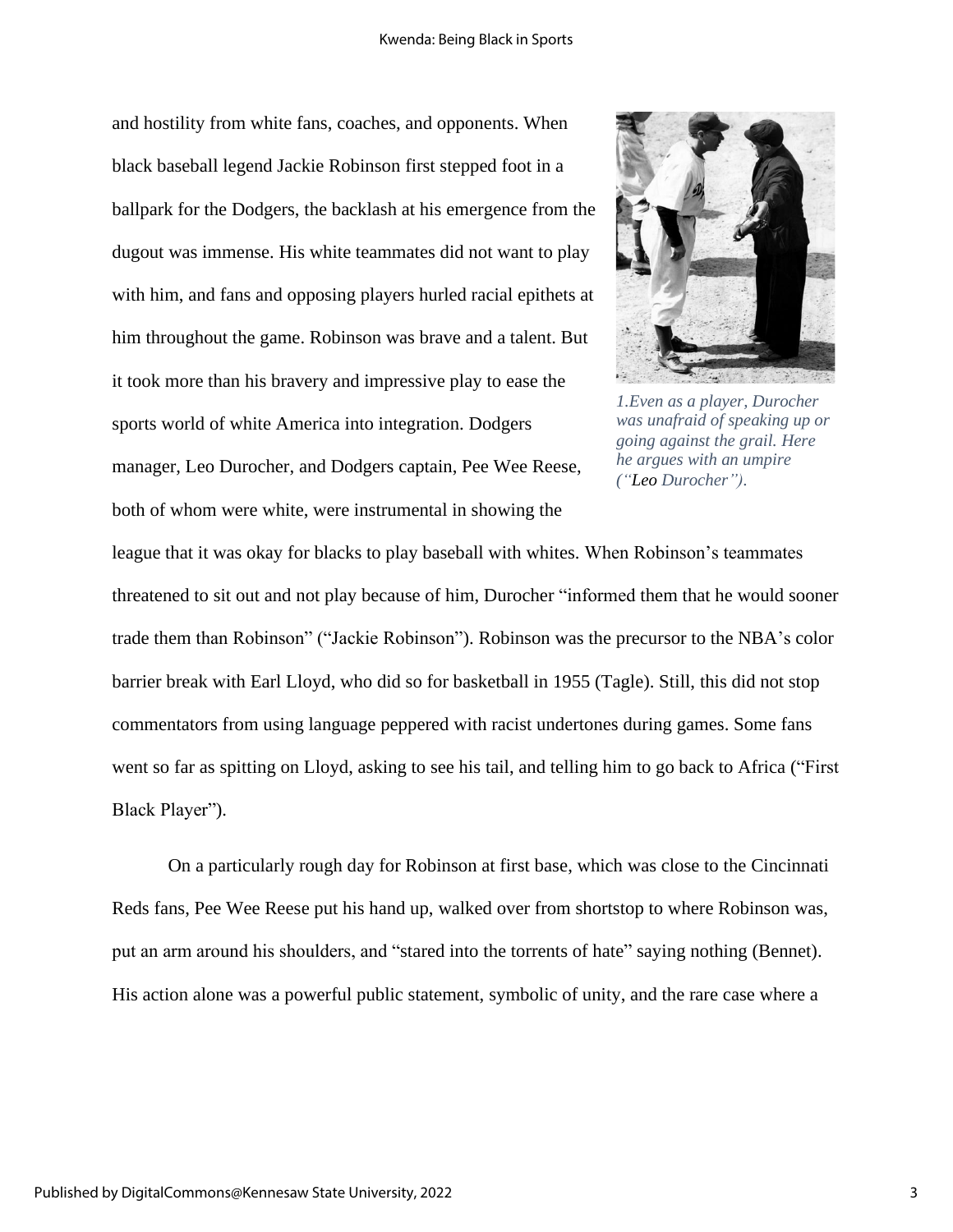white man had publicly stood up for what was right against people of his own race —something that had been missing in sports. Black people around America, including the Negro League players, were touched by this gesture and felt accepted. Blacks had been humanized.



*2 Robinson and Pee Wee Reese: the powerful impact of an embrace (Bennet).*

### Sports Today

All sports have come a long way from racial discrimination and segregation. Today, players are unrestricted from playing in any sport and tend to enjoy an improvement in opportunities. They are admired and appreciated by all fans regardless of race. However, there is still the issue of modern racism and implicit bias, whose implications can be surprisingly damaging to the players themselves and society as a whole.

In 2020, the murder of George Floyd revitalized and intensified racial injustice activism that saw sports stars using their platforms to protest in an unseen phenomenon that contrasts the past. In the days of Jackie Robinson, black players were told to keep a stiff upper lip in the face of



racial abuse and not react. However, in this age, it's a current trend for athletes to use their platforms to voice their disapproval of racial injustice. Colin Kaepernick, who is half-black, started taking the knee in protest during the US national anthem before NFL games and had many sportsmen and sportswomen around the world follow suit (Warren). Many fans, most of whom were white, understandably misunderstood his gesture to be an unpatriotic act and disrespect of the flag. The gesture also displeased the "shut up and dribble" fans who tend to see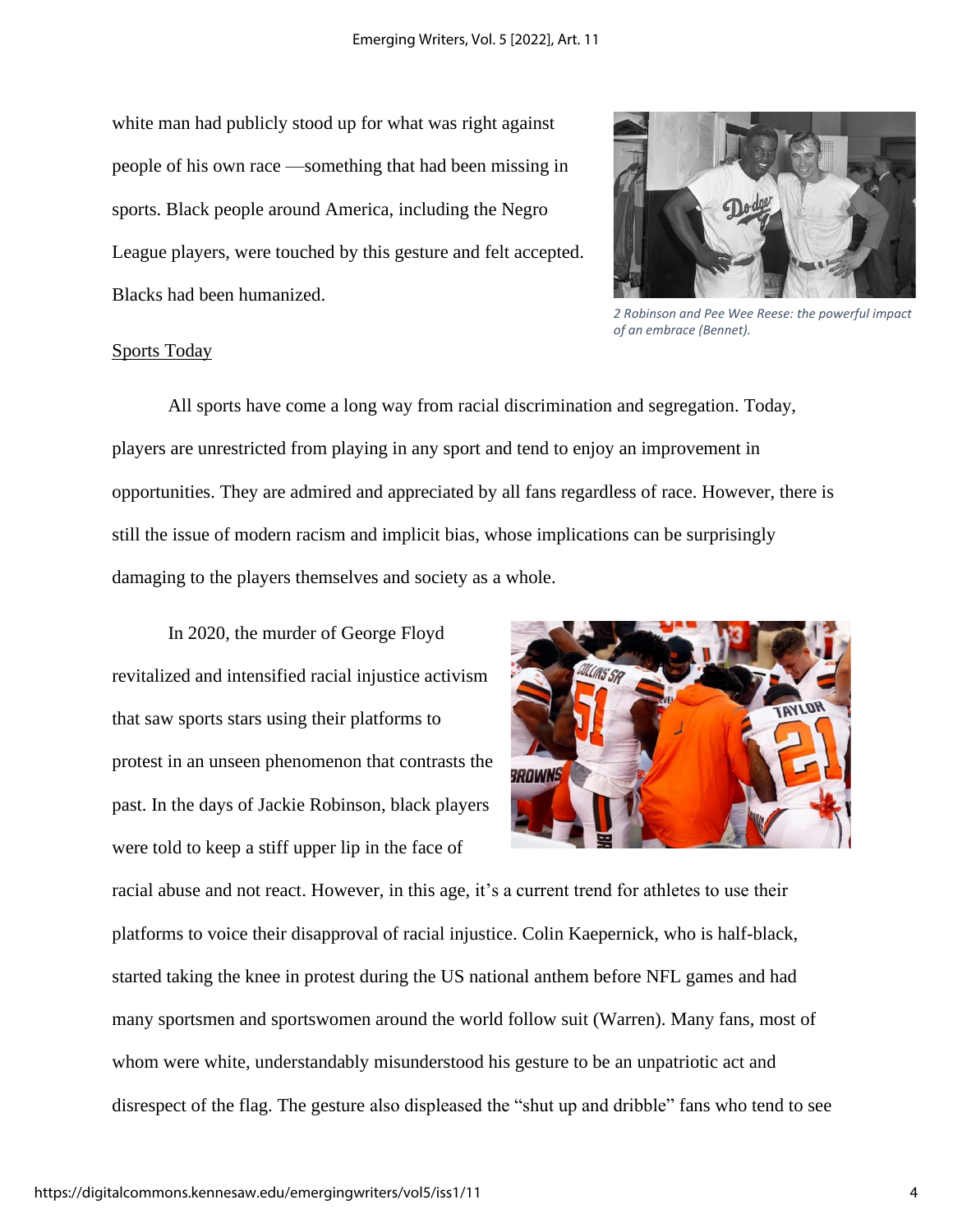#### Kwenda: Being Black in Sports

black athletes as performers and performers alone who were stepping out of line. Unlike Kaepernick, Seth DeValve, who is a white American football tight end, also chose to take the knee. He took time to explain that he loved his national anthem and was "very grateful to the men and women who have given their lives […] to protect [America]" and that the issue was that America didn't "provide equal opportunity to everybody" (Chavez). Not only were black players taking a stand, but their white teammates were joining them. This sent a clear message to sports fans that racism is unjust and that racial equality is worth fighting for.



Though players protesting counts as a step forward in the right direction, the racial incidences in sports are similar in nature to the past but with the addition of a new mode of delivery: social media. The medium that the abuse is delivered through has evolved to include online spheres. When England lost in the final to Italy in the Union of European Football Associations (UEFA) Euro 2020 competition, three black English footballers faced racial abuse online after failing to convert their penalties in the final's shootout. England had been

looking to end a long, 55-year wait for a trophy, so there was plenty of excitement and pent-up pressure (Brooks). Bukayo Saka, a budding talent and the youngest player on the team at just nineteen years old, was very distraught by his miss, which was the final kick of the match. Many were surprised the manager picked the youngster for such a decisive penalty in a highly important match. The abuse came in the digitalized age where messages are public, yet still personal. Saka was sent ape emojis, the n-word, "hate you," and told to "get out of my country" on Instagram (Gallagher). After the UEFA Euro Finals, England's football captain Harry Kane,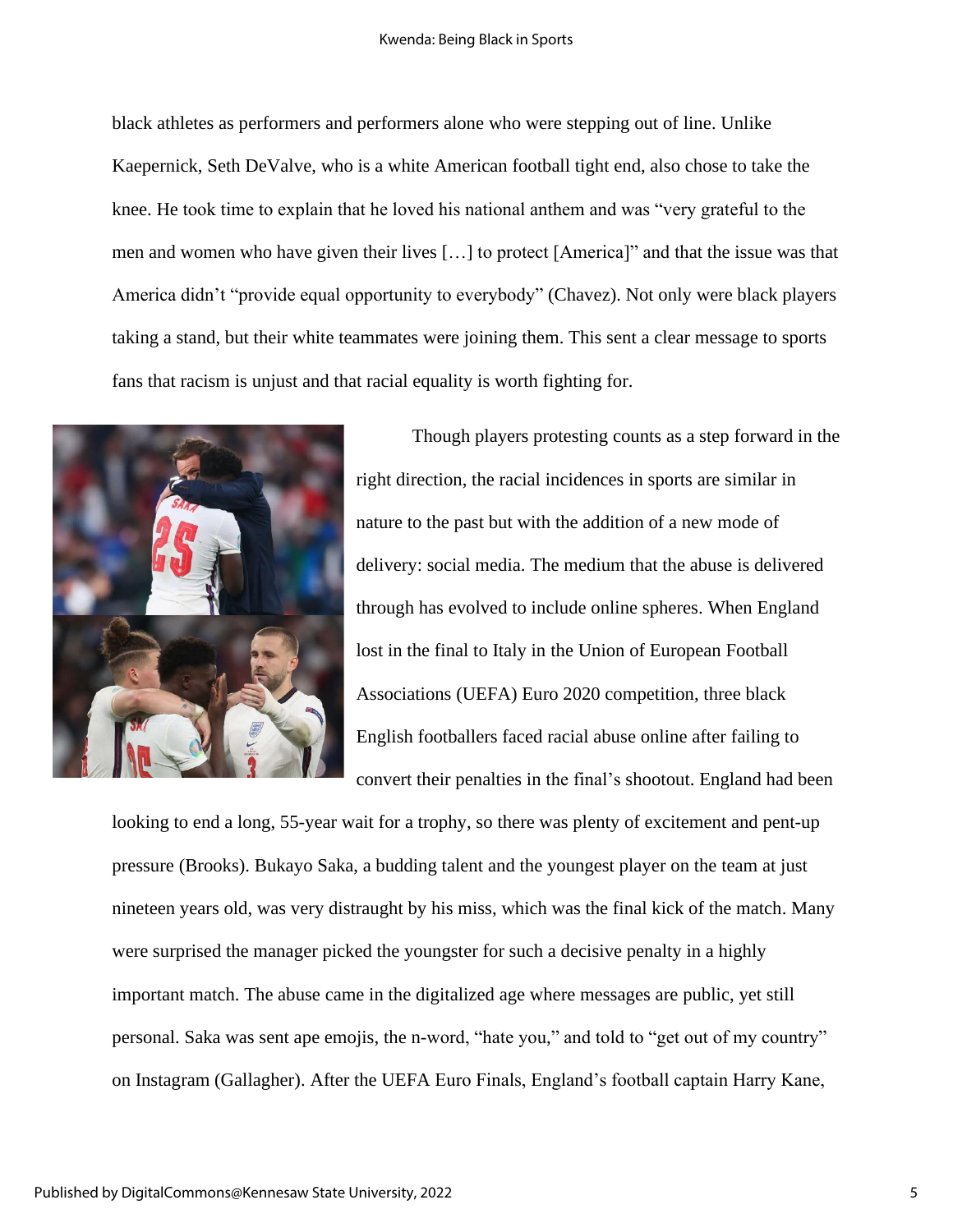who is white, put out the right message after the black English players faced racial abuse online, saying to the racist abusers, "You aren't England fans and we don't want you" (Ouzia). This is important as young fans look up to the captain and are thus inclined to do as he says and does, making him a persuasive authority in such a situation.

Racial abusers don't always hide behind anonymity and still use word of mouth to verbally spread racial bigotry or attack a sportsperson. In basketball, player Kyrie Irving of the Brooklyn Nets had a bottle thrown at him by a white fan in an incident that he later described as, "underlying racism and treating people like they're in a human zoo" ("Fan arrested"). In a separate incident in MLB, baseball pitcher Jon Duplantier, who is black, received racial abuse as he was standing at first base. He heard an opponent say, "I got a rope and a tree with your name on it," a reference to lynching. Duplantier said he "lost it instantly" and that he could not hold back the emotions that he was feeling at that moment (Ashame). Duplantier's saving grace was that there was a black umpire who held him back telling him an altercation was not worth it. After the incident, Duplantier bemoaned that there was no dialogue on the issue whatsoever by his teammates, coach, or anyone else. Duplantier described that there was "nobody in [his] corner who [he] could voice what [he] was feeling on the inside to" (Ashame). This overt racism was eerily reminiscent of the past, hinting that there is still work to be done in mitigating racial abuse in stadiums and on court.

Though everyone makes assumptions every now and then about people who look different from them or come from different cultures, implicit bias and stereotyping in sports is perpetuating racism and is negatively impacting the images of black athletes. Implicit bias is also distorting fans' perceptions of their favorite black athletes without their knowledge, leading them to incorrect conclusions about black people in general. Sports media journalists and

6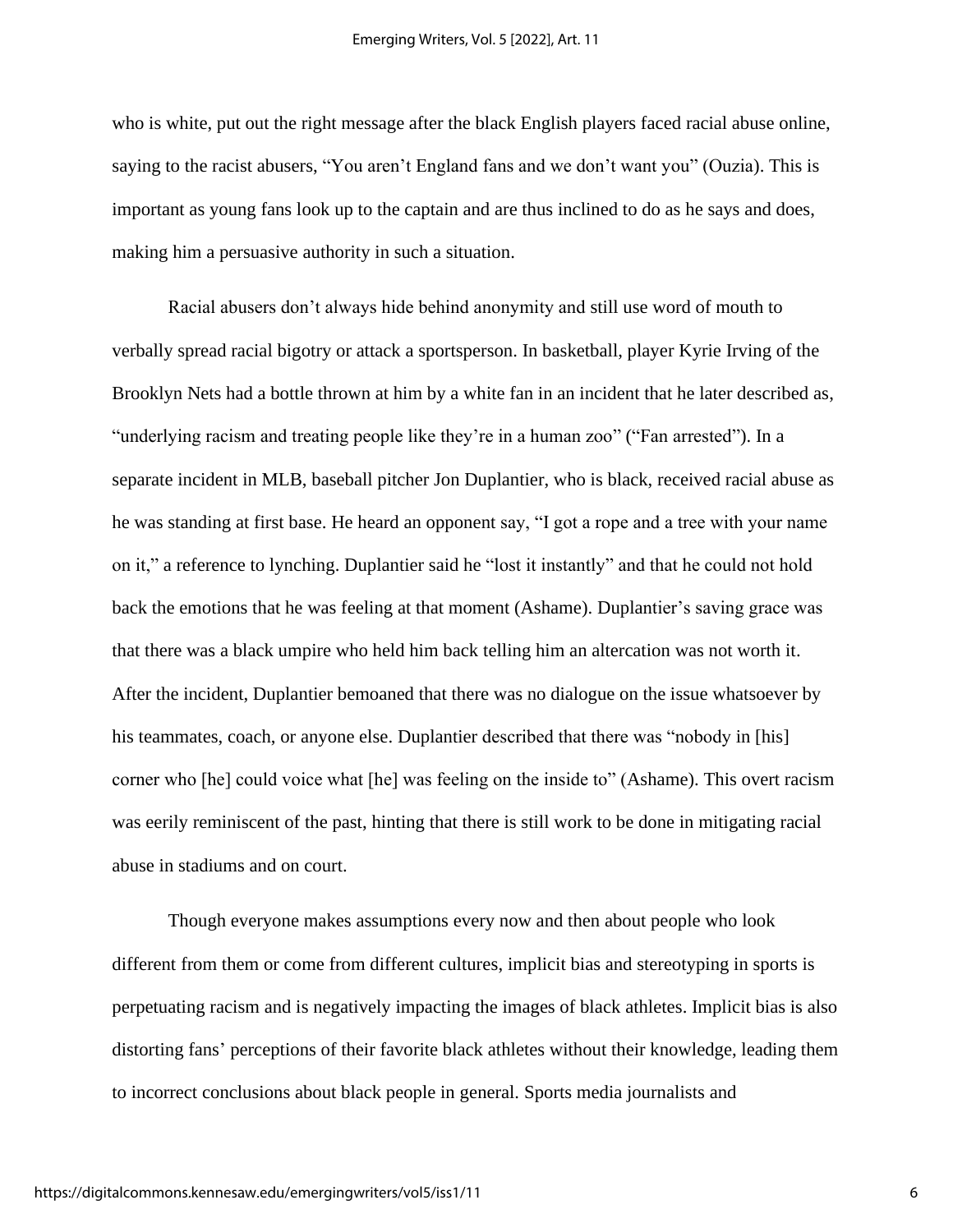commentators treat black people and white people differently, and a technique called priming is cited as the means through which racism is rooted and spread to an audience. Priming happens when a color commentator—under pressure to speak unscripted and fill in silent moments during a live broadcast of a match—shares stories or insights that draw from stereotypes they formed early in their lives about black people (Duchess and Wheeler). A commentator's biases inform his words when he engages in priming. Surveys have revealed that more than half of white respondents thought black people were more violent, less hardworking than white people, and less intelligent than white people. According to a Danish research firm that looked at soccer commentary, light skinned players had 62.60% of praise that aimed at their intelligence while 63.33% of criticism was aimed at darker skin toned players for intelligence (McLoughlin). When it came to physicality, commentators were 6.59 times more likely to be talking about darker players and 3.38 times more likely to be talking about darker players when discussing their speed (McLoughlin). Why does this racial stereotyping persist? Where do these tropes originate from?

The widely accepted belief that black people are naturally better than white people in sports is attributed to genetics. This belief is rooted in biological racism, which is now defunct and considered pseudoscientific. For instance, concerning speed, those who engage in othering black people often cite the gene called ACTN3 as the reason why black people are better at running than white people and are thus better in sports. However, studies in America show that both African Americans (96%) and white Americans (80%) have this gene ("How to Argue"). The gene is present in both black and white people, though there are small groups of both black people and white people without it. Thus, to suggest that ACTN3 is a superpower gene that is unique to black athletes is a logically flawed argument and a misapplication of the study on the gene. There are many factors that make someone good at sport such as flexibility, co-ordination,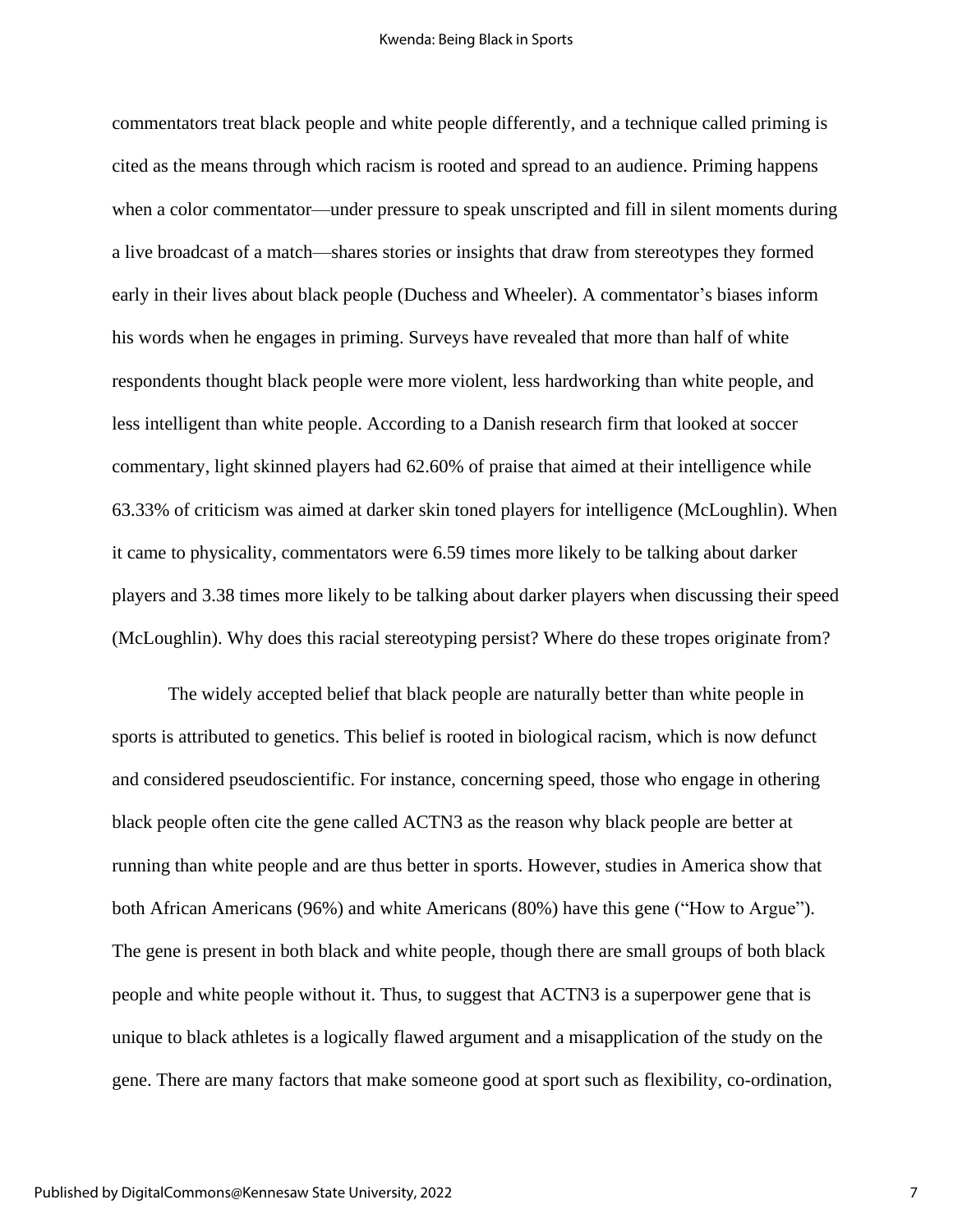the size of one's heart, the efficiency with which one absorbs oxygen, muscular recovery, determination, risk-taking, and concentration, according to Dr Rutherford ("How to Argue"). Stereotypes applied to black athletes like low intelligence and being much stronger than their white counterparts, both of which make black people appear more animalistic, make it easier for racist individuals to justify mistreating black people in various scenarios. Though the sports media has gone from overt racist forms to peppering their language with racial stereotypes and racial biases, this is how the media continues to perpetuate racism, and this hurts players of color and could leave deep, negative impressions on young sports fans.

## A collage of commentary:

| <b>Black players</b>                                                                                                                                                                                                                                                                                                                                                                    | White players                                                                                                                                                                                                                                                                                                                                               |
|-----------------------------------------------------------------------------------------------------------------------------------------------------------------------------------------------------------------------------------------------------------------------------------------------------------------------------------------------------------------------------------------|-------------------------------------------------------------------------------------------------------------------------------------------------------------------------------------------------------------------------------------------------------------------------------------------------------------------------------------------------------------|
| "That's a tough matchup for JJ Redick on the<br>glass. Redick not known as a rebounder.<br>Tasmin Mitchell much stronger, bigger and<br>more athletic."<br>Here comes streaky, sneaky Willie<br>"natural abilities"                                                                                                                                                                     | We've talked about Matt Howard<br>and how crafty he is, Jim. Scheyer is<br>much the same way as a perimeter<br>player. Knows how to use that height at                                                                                                                                                                                                      |
| Veasley, a terrific offensive<br>'Oh, Lamar<br>rebounder for his size, and he just<br><b>Jackson</b> , he can't <sub>weaseled his way to the basket.</sub><br>survive running<br>"thug"<br>like that.'<br>- "I looked around the dugout and said,<br>'Can we have one of those?' That's<br>"God-given"<br>what they look like."<br>'playground<br>- "Get a 40-acre field full of them," | 6' 5" very effectively to get into the lane.<br>'gritty'<br>"Smart"<br>"Genius"<br>"natural ballplayers"<br>"It just looks different: [Brady] stands back<br>there, he stands tall, he's looking downfield<br>and it's just a different way to play the<br>position than the guys who are coming in<br>now."<br>"cerebral"<br>"hard-working"<br>"brilliant" |

For my artifact, I have designed a collage of quotes from the sports commentary on black and white players from the NBA, the NFL, and the MLB. The black players' commentary collage features comments that highlight their strength, speed, and natural, "God-given" abilities. At surface-level, the labels seem to be complimentary, but a lot of the time, the labels are formed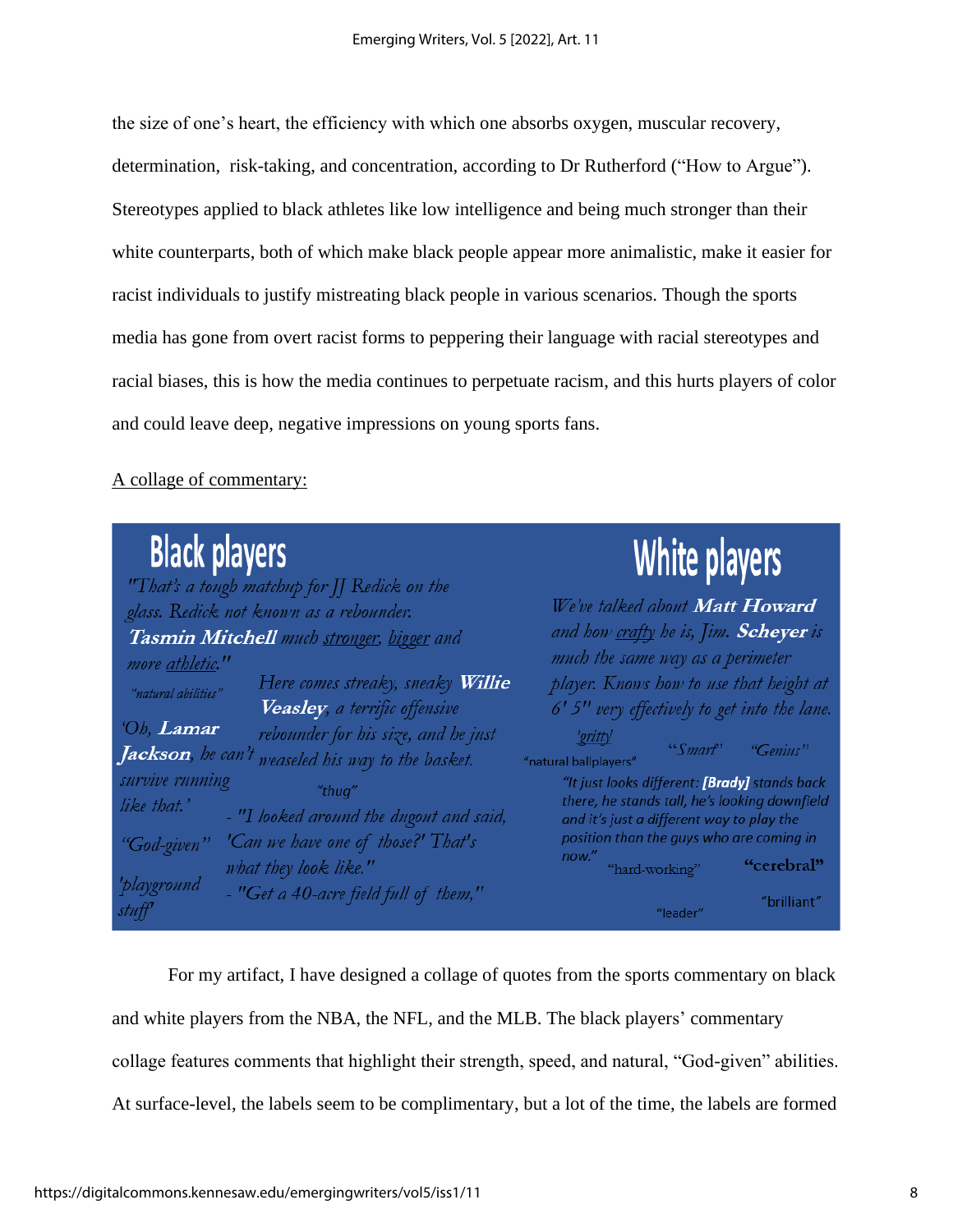from biological racism. There was also a reference to the "40-Acre and A Mule" promise made to slaves during the American Civil War that a commentator made directed at a black baseballer, intended as complimentary (Lambert). White players' commentary features being cerebral, crafty, and hard-working. The collages illustrate the contrast in the words used for the two races. Commentators in the major leagues tend not to be overtly racist in their statements, but as the above image strives to portray, their comments are examples of coded language, the implicit bias perpetuating racism that, though subtle, has real world consequences. The collages allow sports fans to see the sneaky ways commentators oversimplify black players' talent to genes and fail to acknowledge their smart play when it is due.

#### Looking Forward:

White players and fans must speak up in the moment of racial abuse or a racial incident. This sends the right message to young fans of any race who are impressionable and will do anything to be like their stars, even when it comes to speaking out against what isn't right. This also sends the correct message to the abusers that they are a minority in the wrong that no one is allied to. It is a lot more impactful to have white players publicly denounce racism and stand up for a teammate being subject to it in the heat of the moment, because white voices have a farreaching influence in some spheres that black voices do not, especially in white-majority countries. There needs to be more modern-day Pee-Wee-Reese moments where players act directly against racist fans. Players of color need to be ready to reciprocate in the case that the scenario is flipped in the future as reverse racism is gaining unforeseen traction at present. Commentators need to rid themselves of stereotypes by understanding what science says when it comes to race and strive to consciously describe black players more accurately instead of resorting to priming. If the racial situation in sports remains the same, then racial abuse, which is

9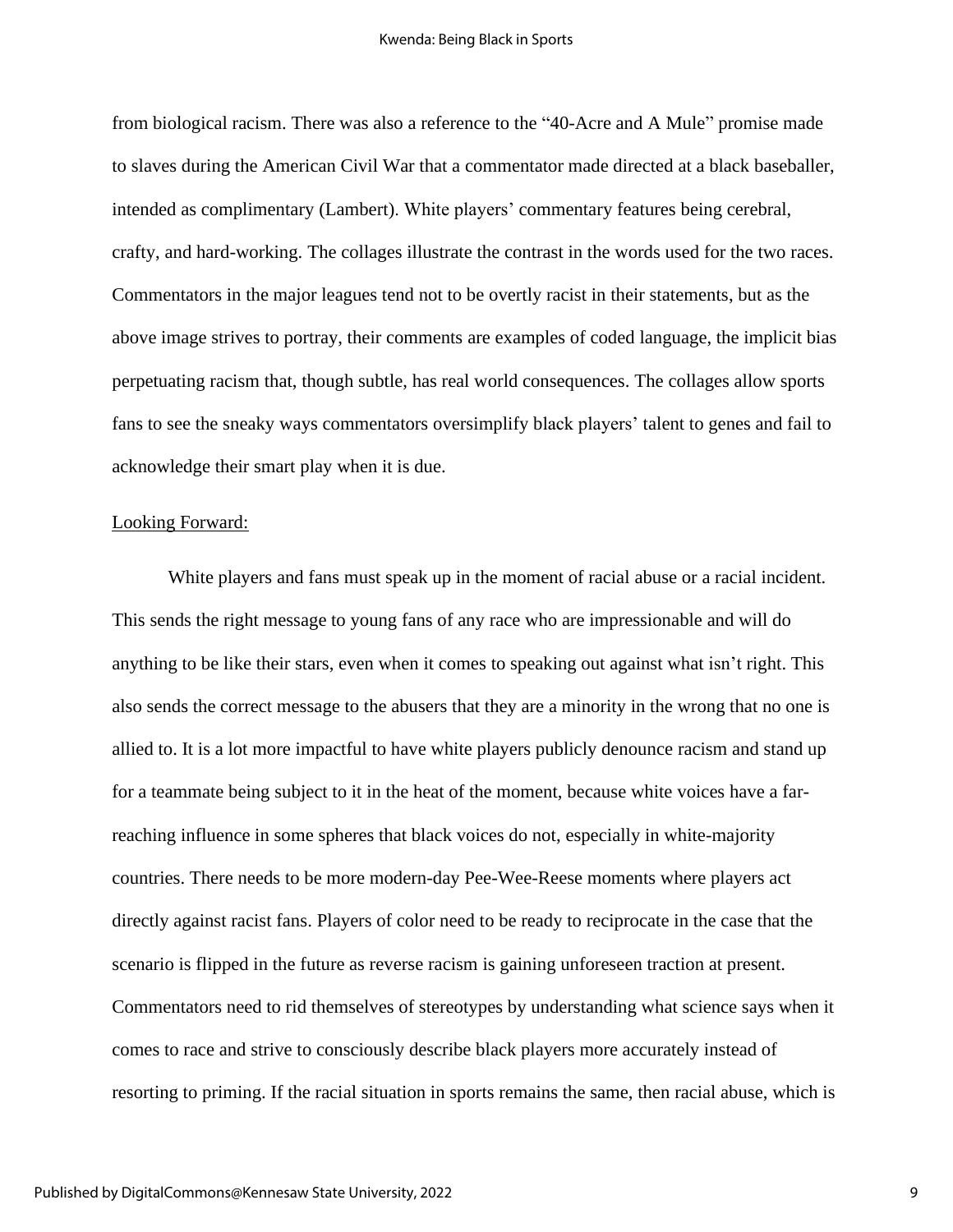on the increase, will continue to rise and people could hurt others, justifying horrific acts on the grounds of black inferiority and undoing the early efforts of racial justice.

There is hope. There have been donations to anti-racism funds and tighter enforcement of anti-racism rules in sports. Players are the hope of society. How they treat each other informs how the younger generation of sports fans will treat people who don't look like them. If white players condemn the racist chants in the stands as they happen during a live game, then which young fan watching the game will oppose their hero's actions? I challenge readers to be sports fans, sportsmen and sportswomen who speak out against racism *as it happens,* and to be aware of the sports commentary's bias. This bias distorts the abilities of black players, hurts the wider black population, and eventually hurts everyone. It is imperative that companies and individuals that decide to donate money to anti-discrimination funds do their research to ensure their money is going to a place they can trust is fighting for racial equality. The result will be more understanding and more peace among fans and players on and off the pitch regardless of their skin color.



*Anti-racism: Soccer players are part of society's hope*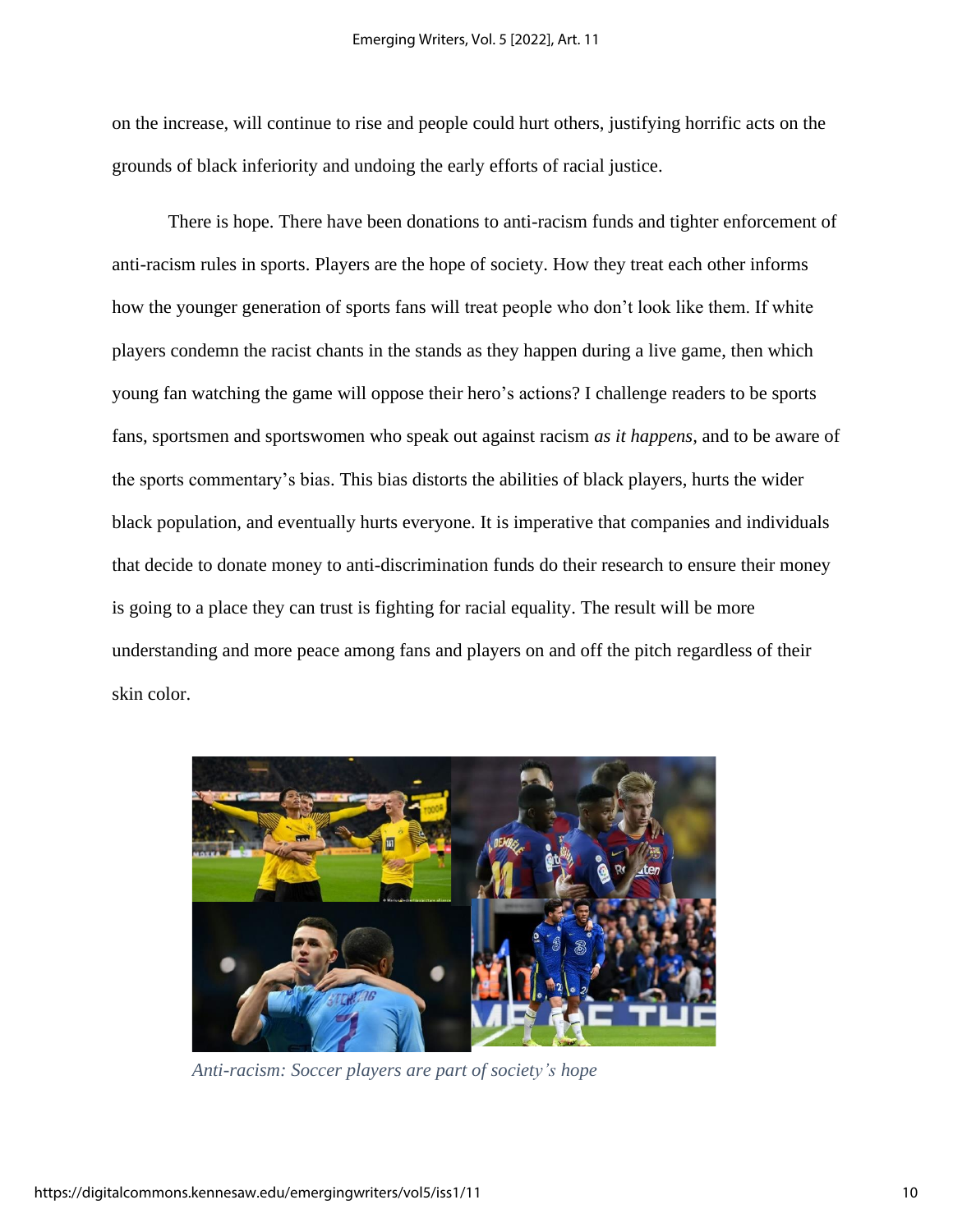## Works Cited

Ashame, Betelhem. "Roundtable: Being Black in Baseball and America." *MLB*, June 17, 2020, [https://www.mlb.com/news/black-mlb-players-speak-out-on-race-issues.](https://www.mlb.com/news/black-mlb-players-speak-out-on-race-issues)

"Barcelona Image." *90min.com*, 2022,

[https://images2.minutemediacdn.com/image/upload/c\\_fill,w\\_540,ar\\_16:9,f\\_auto,q\\_auto,g](https://images2.minutemediacdn.com/image/upload/c_fill,w_540,ar_16:9,f_auto,q_auto,g_auto/shape/cover/sport/LaLiga-SantanderFC-Barcelona-v-Villarreal-CF-f45ab3e11cfa128034b4c8942e9a7816.jpg) [\\_auto/shape/cover/sport/LaLiga-SantanderFC-Barcelona-v-Villarreal-CF](https://images2.minutemediacdn.com/image/upload/c_fill,w_540,ar_16:9,f_auto,q_auto,g_auto/shape/cover/sport/LaLiga-SantanderFC-Barcelona-v-Villarreal-CF-f45ab3e11cfa128034b4c8942e9a7816.jpg)[f45ab3e11cfa128034b4c8942e9a7816.jpg.](https://images2.minutemediacdn.com/image/upload/c_fill,w_540,ar_16:9,f_auto,q_auto,g_auto/shape/cover/sport/LaLiga-SantanderFC-Barcelona-v-Villarreal-CF-f45ab3e11cfa128034b4c8942e9a7816.jpg)

- Bennett, Jonathan. "The Friendship of Jackie Robinson and Pee Wee Reese." *Jibennet*, 16 July, 2014, [https://jibennett.com/2014/07/16/the-friendship-of-jackie-robinson-and-pee-wee](https://jibennett.com/2014/07/16/the-friendship-of-jackie-robinson-and-pee-wee-reese/)[reese/.](https://jibennett.com/2014/07/16/the-friendship-of-jackie-robinson-and-pee-wee-reese/)
- "Jackie Robinson." *Biography*, 15 Oct., 2021, *biography.com,* [https://www.biography.com/athlete/jackie-robinson.](https://www.biography.com/athlete/jackie-robinson)

"Borussia Dortmund Image." *Weallfollowunited.com*, 2022,

[https://weallfollowunited.com/wp-content/uploads/2021/09/bellingham-and-haaland.jpg.](https://weallfollowunited.com/wp-content/uploads/2021/09/bellingham-and-haaland.jpg)

Brooks, Matt. "Have England ever won the Euros? What is the Three Lions' record at Euro and

World Cup football tournament." *National World,* 8 July, 2021, nationalworld.com,

[https://www.nationalworld.com/sport/football/have-england-ever-won-the-euros-what-is](https://www.nationalworld.com/sport/football/have-england-ever-won-the-euros-what-is-the-three-lions-record-at-euro-and-world-cup-football-tournaments-3299515)[the-three-lions-record-at-euro-and-world-cup-football-tournaments-3299515.](https://www.nationalworld.com/sport/football/have-england-ever-won-the-euros-what-is-the-three-lions-record-at-euro-and-world-cup-football-tournaments-3299515)

"Bukayo Saka Image." Laurence Griffiths for Getty Images, 12 July, 2021,

*Paininthearsenal.com*.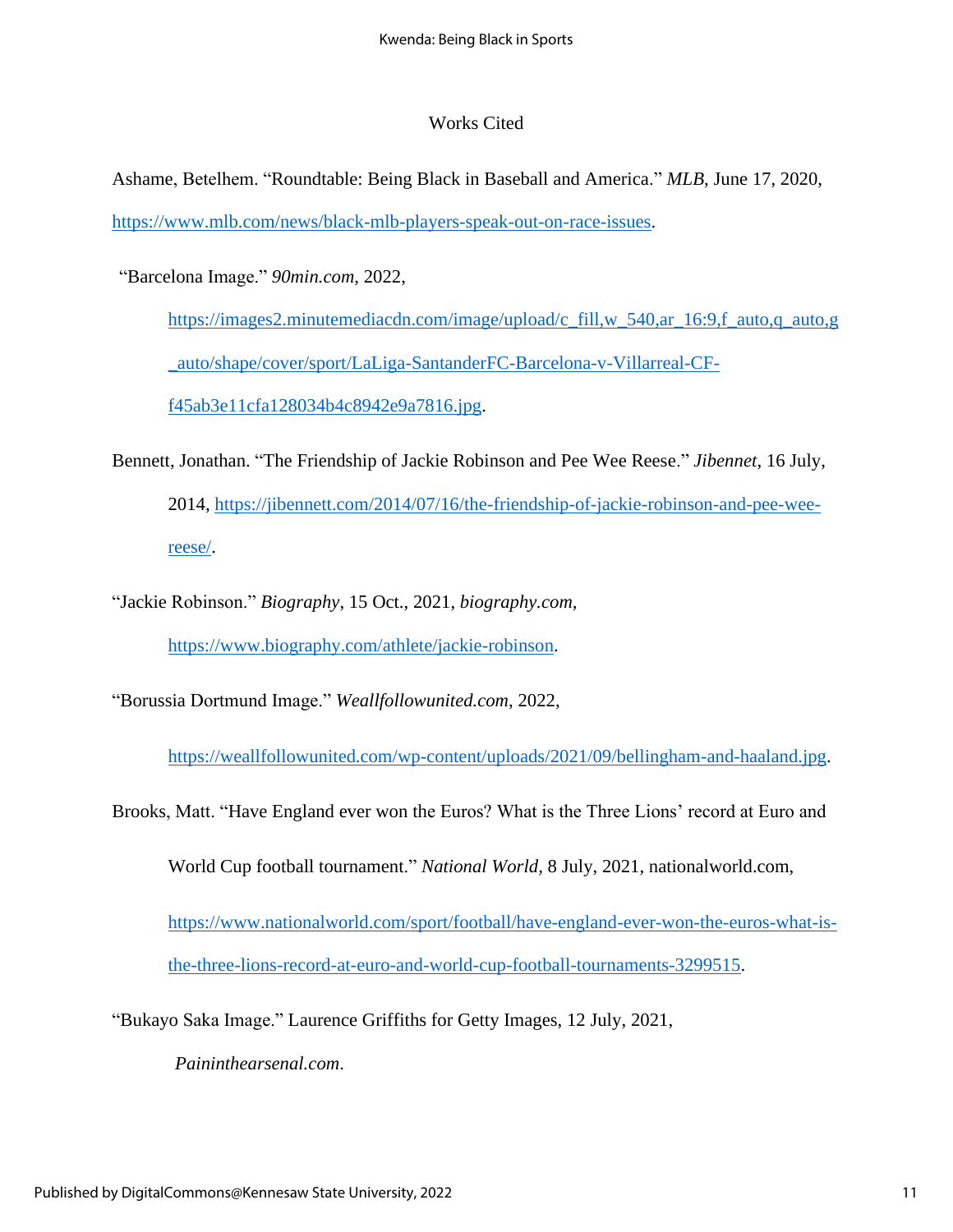<https://paininthearsenal.com/2021/07/12/arsenal-bukayo-saka-england-hero/>

"Bukayo Saka Image 2." Getty Images, 12 July, 2021, *Goal.com*.

[https://www.goal.com/en-us/news/hold-your-head-high-we-are-so-very-proud-arsenal](https://www.goal.com/en-us/news/hold-your-head-high-we-are-so-very-proud-arsenal-support/dh8o3z7zun7x1u05a2gwq3m4u)[support/dh8o3z7zun7x1u05a2gwq3m4u.](https://www.goal.com/en-us/news/hold-your-head-high-we-are-so-very-proud-arsenal-support/dh8o3z7zun7x1u05a2gwq3m4u)

Chavez, Chris. "Why Browns Tight End Seth DeValve Decided to Protest During The National

Anthem." *Sports Illustrated*, 22 Aug., 2017, *si.com,*

[https://www.si.com/nfl/2017/08/22/seth-devalve-national-anthem-protest-cleveland](https://www.si.com/nfl/2017/08/22/seth-devalve-national-anthem-protest-cleveland-browns)[browns.](https://www.si.com/nfl/2017/08/22/seth-devalve-national-anthem-protest-cleveland-browns)

"Chilwell and James Image." *Theguardian.com*, 2022,

[https://i.guim.co.uk/img/media/dbc89c4e1d69848381ac0716502ed368b776f779/0\\_163\\_4](https://i.guim.co.uk/img/media/dbc89c4e1d69848381ac0716502ed368b776f779/0_163_4048_2429/master/4048.jpg?width=620&quality=85&auto=format&fit=max&s=ad92883c0550981258b47d022dd79b34) [048\\_2429/master/4048.jpg?width=620&quality=85&auto=format&fit=max&s=ad92883c](https://i.guim.co.uk/img/media/dbc89c4e1d69848381ac0716502ed368b776f779/0_163_4048_2429/master/4048.jpg?width=620&quality=85&auto=format&fit=max&s=ad92883c0550981258b47d022dd79b34) [0550981258b47d022dd79b34.](https://i.guim.co.uk/img/media/dbc89c4e1d69848381ac0716502ed368b776f779/0_163_4048_2429/master/4048.jpg?width=620&quality=85&auto=format&fit=max&s=ad92883c0550981258b47d022dd79b34)

Duchess, Harris, and Jill C. Wheeler. *Race in Sports Media Coverage*. Essential Library, 2019,

*EBSCOhost*,

search.ebscohost.com/login.aspx?direct=true&AuthType=ip,shib&db=nlebk&AN=18950 99&site=eds-live&scope=site.

"Fan arrested for throwing water bottle at Kyrie Irving." *NBA*, 16 July, 2020, *nba.com*,

<https://www.nba.com/news/fan-arrested-for-throwing-water-bottle-at-kyrie-irving>

"First Black Player Recalls NBA days." *The New York Times*, 4 Feb., 2008,

<https://www.nytimes.com/2008/01/24/sports/24iht-nba.1.9466704.html>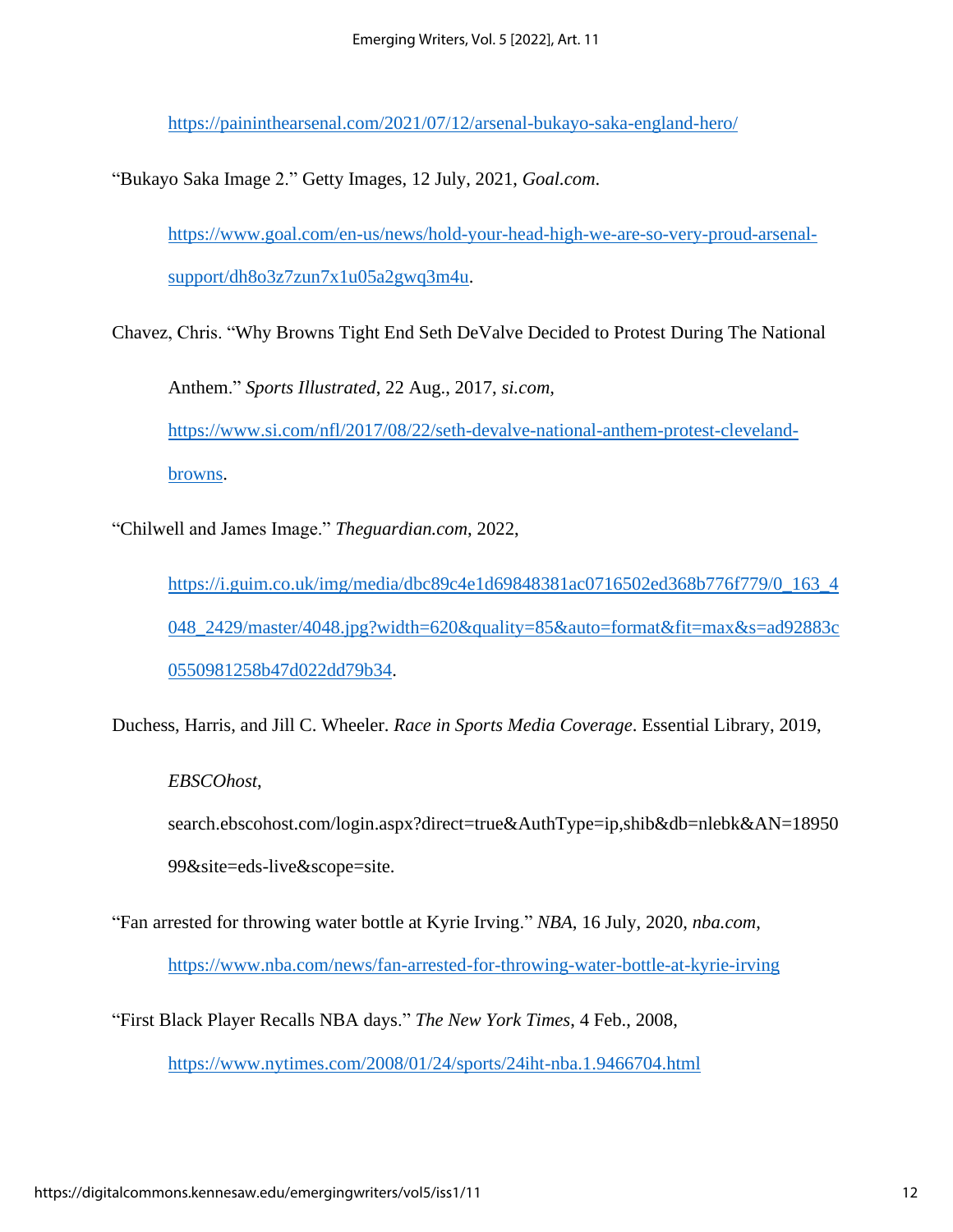"Foden and Sterling Image." *Besoccer.com*, 2002,

[https://cdn.resfu.com/media/img\\_news/afp\\_en\\_718f1f5699230681a3a69b037d06293cee8](https://cdn.resfu.com/media/img_news/afp_en_718f1f5699230681a3a69b037d06293cee858c3d.jpg?size=1000x&ext=jpeg) [58c3d.jpg?size=1000x&ext=jpeg.](https://cdn.resfu.com/media/img_news/afp_en_718f1f5699230681a3a69b037d06293cee858c3d.jpg?size=1000x&ext=jpeg)

Gallagher, Sean. "Arsenal tell Bukayo Saka 'we are so proud of you' in response to England

players being subjected to vile racist abuse following devastating Euro 2020 final defeat to Italy." 12 July, 2021, *talksport.com*, [https://talksport.com/football/911005/arsenal](https://talksport.com/football/911005/arsenal-news-bukayo-saka-instagram-racism-abuse-england/)[news-bukayo-saka-instagram-racism-abuse-england/.](https://talksport.com/football/911005/arsenal-news-bukayo-saka-instagram-racism-abuse-england/)

Gay, Carlan. "The Black Fives: A history of the era that led to the NBA's racial integration."

*NBA Media Ventures, LLC*, 1 Feb, 2021, [https://ca.nba.com/news/the-black-fives-a](https://ca.nba.com/news/the-black-fives-a-history-of-the-era-that-led-to-the-nbas-racial-integration/8fennuvt00hl1odmregcrbbtj)[history-of-the-era-that-led-to-the-nbas-racial-integration/8fennuvt00hl1odmregcrbbtj.](https://ca.nba.com/news/the-black-fives-a-history-of-the-era-that-led-to-the-nbas-racial-integration/8fennuvt00hl1odmregcrbbtj)

"How to Argue with a Racist: Five Myths Debunked." *BBC*, 16 March, 2020,

[https://www.bbc.com/news/science-environment-51914782.](https://www.bbc.com/news/science-environment-51914782)

Lambert, Harper. "MLB Network's Jim Kaat Apologizes for Slavery Reference Made During

Playoff Game: 'Poor Choice of Words' (Video)." *TheWrap*, 9 Oct., 2021, <https://www.thewrap.com/jim-kaat-40-acre-slavery-reference-mlb-playoff-game/>

"Leo Durocher Argues With An Umpire." *bigeagle.store*, 2022,

[https://bigeagle.store/wp-content/uploads/2020/05/leo-durocher-argues-with-an-umpire](https://bigeagle.store/wp-content/uploads/2020/05/leo-durocher-argues-with-an-umpire-everett.jpg)[everett.jpg](https://bigeagle.store/wp-content/uploads/2020/05/leo-durocher-argues-with-an-umpire-everett.jpg)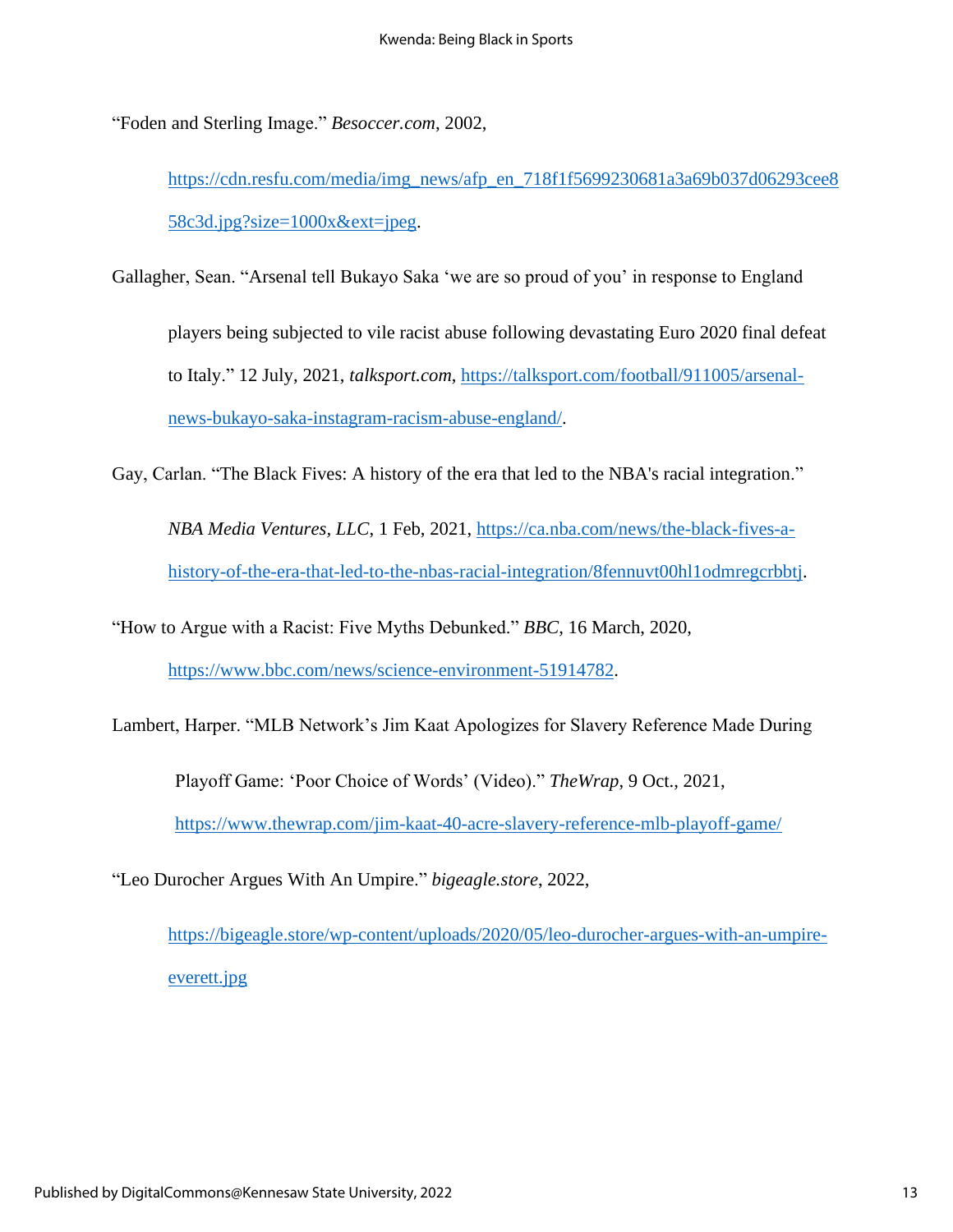- McLoughlin, Danny. "Racial Bias in Football Commentary (Study): The Pace and Power Effect." *RunRepeat,* 6 August, 2021, runrepeat.com, https://runrepeat.com/racial-biasstudy-soccer
- Ouzia, Malik. "England captain Harry Kane blasts fans who targeted black players with racist abuse: 'We don't want you'." *Evening Standard*, 12 July, 2021, standard.co.uk, [https://www.standard.co.uk/sport/football/england-harry-kane-black-players-racist-abuse](https://www.standard.co.uk/sport/football/england-harry-kane-black-players-racist-abuse-b945394.html)[b945394.html.](https://www.standard.co.uk/sport/football/england-harry-kane-black-players-racist-abuse-b945394.html)
- Penn, Nathanial. "GQ Exclusive: NBA Star Thabo Sefolosha Tells His Story of Assault by the NYPD." *GQ*, 29 Oct, 2015, [https://www.gq.com/story/thabo-sefolosha-nypd-assault.](https://www.gq.com/story/thabo-sefolosha-nypd-assault)

"Seth DeValve kneeling with teammates image." *Revolt.tv*, 2022,

[https://cdn.vox-cdn.com/thumbor/gx\\_AugSHfdnmrWKAsDxD9](https://cdn.vox-cdn.com/thumbor/gx_AugSHfdnmrWKAsDxD9-swSNo=/0x0:800x450/920x613/filters:focal(336x162:464x290):format(webp)/cdn.vox-cdn.com/uploads/chorus_image/image/65064959/rmndxfxk4jlgumdjc8mo.9.jpg) [swSNo=/0x0:800x450/920x613/filters:focal\(336x162:464x290\):format\(webp\)/cdn.vox](https://cdn.vox-cdn.com/thumbor/gx_AugSHfdnmrWKAsDxD9-swSNo=/0x0:800x450/920x613/filters:focal(336x162:464x290):format(webp)/cdn.vox-cdn.com/uploads/chorus_image/image/65064959/rmndxfxk4jlgumdjc8mo.9.jpg)[cdn.com/uploads/chorus\\_image/image/65064959/rmndxfxk4jlgumdjc8mo.9.jpg.](https://cdn.vox-cdn.com/thumbor/gx_AugSHfdnmrWKAsDxD9-swSNo=/0x0:800x450/920x613/filters:focal(336x162:464x290):format(webp)/cdn.vox-cdn.com/uploads/chorus_image/image/65064959/rmndxfxk4jlgumdjc8mo.9.jpg)

- Silverman, Alex. "Demographic Data Shows Which Major Sports Fan Bases Are Most Likely to Support or Reject Social Justice Advocacy." *Morning Consult,* 10 Sep., 2020, [https://morningconsult.com/2020/09/10/sports-fan-base-demographic-data/.](https://morningconsult.com/2020/09/10/sports-fan-base-demographic-data/)
- Tagle, Benedict. "Earl Lloyd: The Man Who Broke the NBA's Color Barrier." *NBA*, 19 Feb., 2020, [https://www.nba.com/kings/blog/earl-lloyd-man-broke-nba-color-barrier.](https://www.nba.com/kings/blog/earl-lloyd-man-broke-nba-color-barrier)
- Warren, Mark. "New rules, new names: The recent impact of the Black Lives Matter movement in sport." *Linklaters*. 6 Aug., 2020,